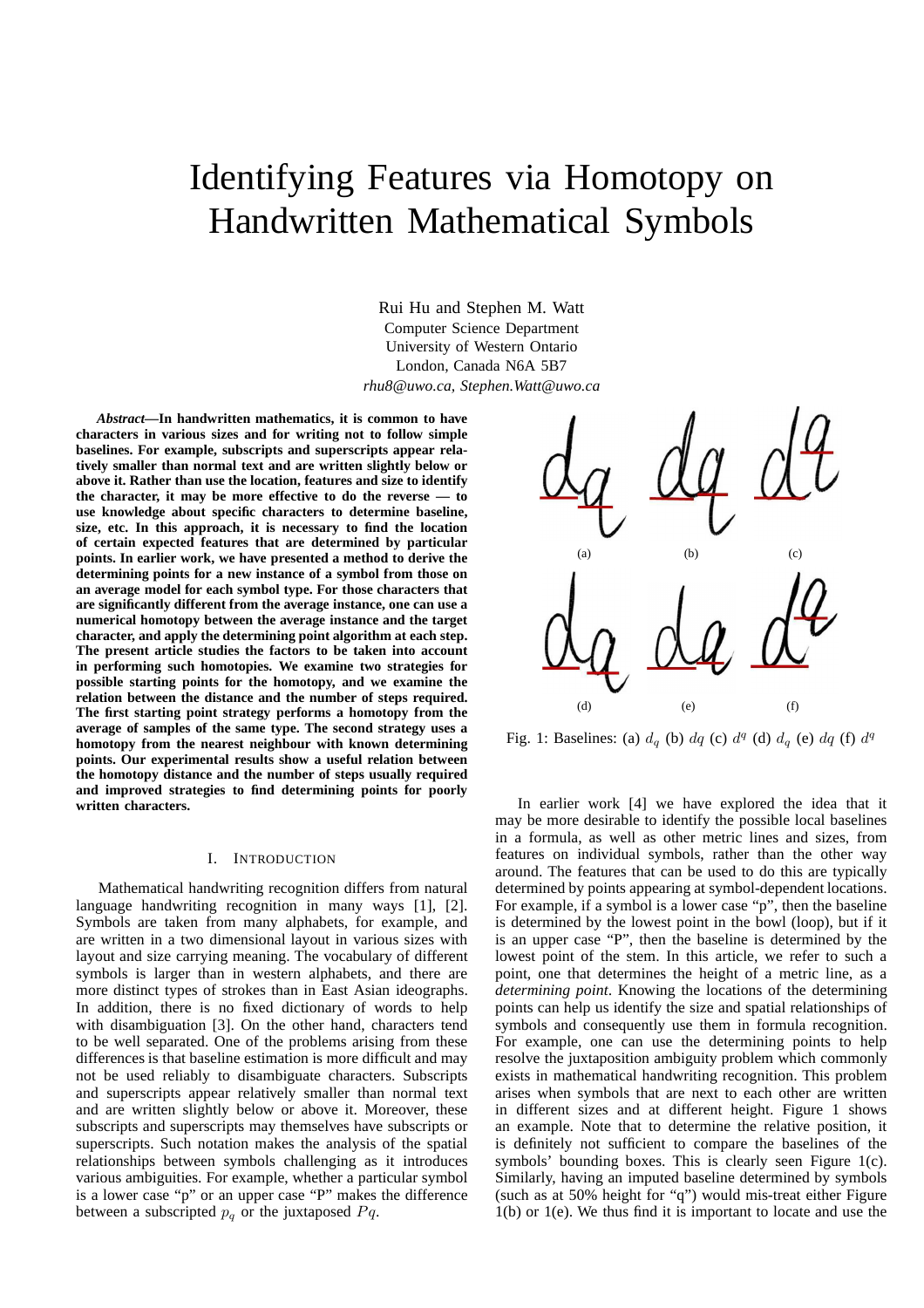

Fig. 2: Symbol ambiguity: (a)  $Pq$  or  $p_q$  (b)  $pq$  or  $P9$ 

symbol's determining points. Figure 2 shows another example of the juxtaposition problem caused by variance of baselines.

We have previously addressed the problem of how to find determining points automatically [4]. Our approach was to represent symbols as approximating polynomial curves,  $(x(s), y(s))$ , parameterized by arc length and to specify determining points by their type and arc length location on a model character. The determining points on new samples are then identified by finding local minimization or maximization of  $y(s)$  using the model points' location as an initial estimate. The previous article showed that, for characters that are significantly different from the average instance, one can use a numerical homotopy between the model instance and the target character, and apply the local extremum-finding algorithm at each step.

The present article extends the earlier work by addressing several questions related to the choice of homotopy method and the efficiency implications of those choices. We concentrate on two strategies: The first performs a homotopy from the computed and hand-annotated average symbol the class. The second uses a homotopy from the nearest neighbour in the class with known determining points, the determining points of the nearest neighbour having been derived automatically from other labelled points of the same class.

The questions we ask are the following:

- To find the determining points of a new sample, what are the differences between starting the homotopy from the average symbol of the class versus starting from the nearest labelled neighbour?
- What is the relationship between the distance from the new sample to the model point and the number of homotopy steps required?
- How can we best use the results to find the determining points in new samples?

The remainder of this article is organized as follows. Section II describes related work. Section III recalls how to approximate digital ink traces using functional approximation and introduces a few types of determining points of interest. Section IV presents the algorithm to identify determining points using homotopy strategies. Section V presents the experimental results and suggests improved strategies to find determining points in poorly written characters. In Section VI we conclude the article.



Fig. 3: Approximation using Legendre-Sobolev series. (a) Original. (b) Degree 12 approximation with  $\mu = 1/8$ .

## II. RELATED WORK

Several related problems have been studied in the past. One of the early attempts is the projection method [5], [6], which accepted binary images as input and counted the black pixels line by line. The baseline was then identified by finding the line with the maximum number of black pixels. The method is not entirely reliable. There are cases where the method fails to estimate the baseline locations. This is a concern for our application where there is often only one or a few characters with the same local baseline.

A more advanced method was presented by Pechwitz and Märgner [7] in 2002, based on polygonally approximated symbol skeleton. The method was able to extract certain features from skeletons and then estimate the location of baselines. However, this method is limited to a specific language and cannot be used to detect other metric lines.

In 2010, Infante Velázquez [8] developed a tool to locate determining points in handwritten characters represented in InkML [9] through manual annotation. This tool allowed recording each determining point with absolute coordinates. As the sampling rate and resolution vary between different vendors and over generations of technology, such representation is, however, not device-independent. Similar problems exist in [10].

Zanibbi *et al.* [11] proposed a technique that can gradually translate and scale individual symbols to closely approximate their relative positions and sizes in a corresponding typeset formula. As this technique used bounding boxes to detect baseline locations, it may lead to troubles with vertical placement and scale. For example, it fails to distinguish between " $x2$ " and " $x^2$ ".

Hu and Watt [12] later described an algorithm that can find those special points that determine the shape of a character. But that approach was unable to capture the geometric meaning of each determining point and therefore did not provide sufficient information to calculate desired symbol metrics, such as the baseline location.

Harouni *et al.* [13] presented a method to find determining points in handwritten Arabic characters. It first divided each ink stroke into pieces, in each of which the local extremum was computed. The points that achieved the local extremum were later defined as the determining points. However, this method is not suitable for mathematics in that it requires extra effort to split strokes and may generate undesired determining points that lack geometric meaning.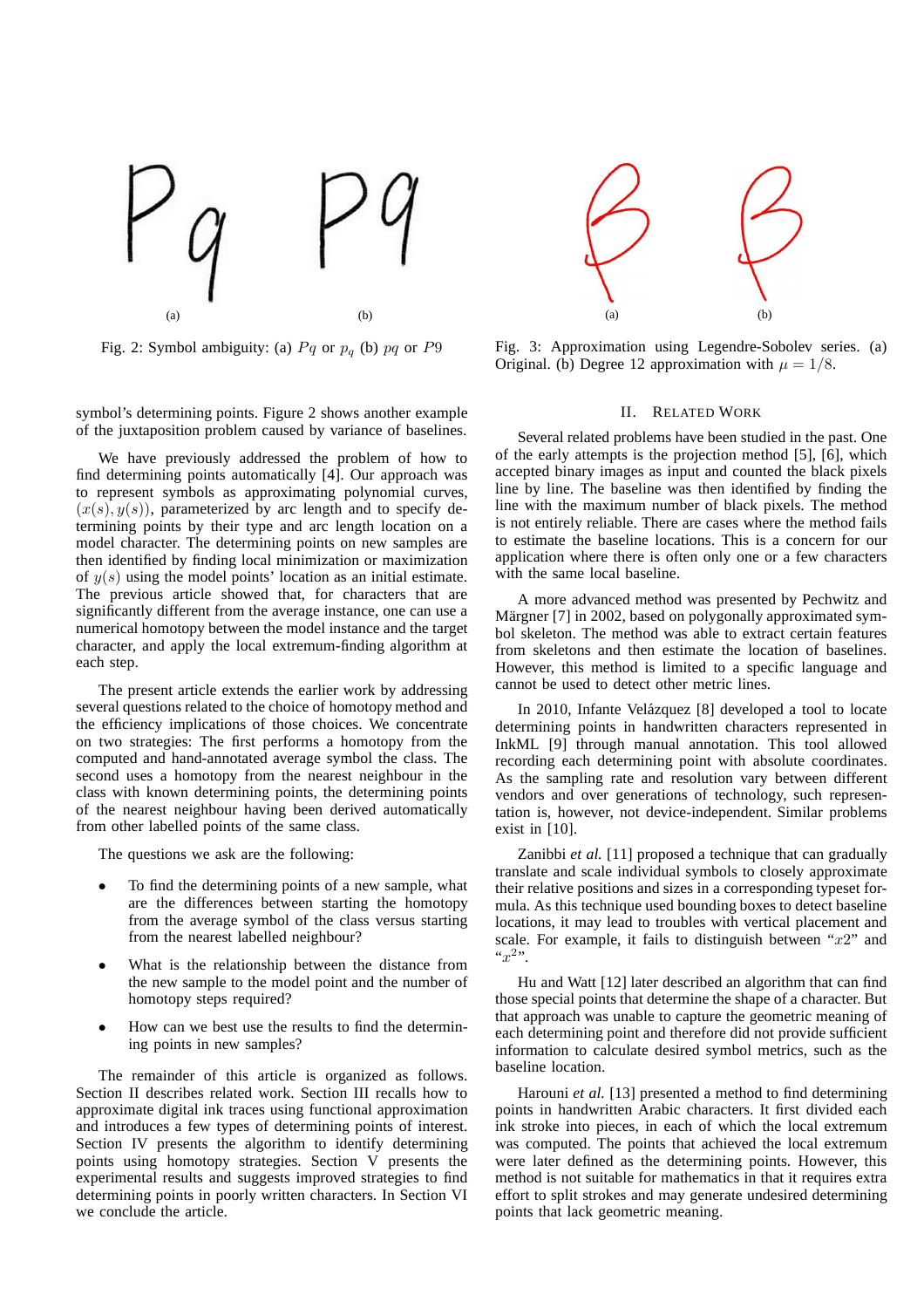

Fig. 4: An example to illustrate the concepts of metric lines.

### III. PRELIMINARIES

#### *A. Orthogonal Series Approximation*

Digital ink curves are typically represented as series of points over time, each of which contains  $x$  and  $y$  values in a rectangular coordinate system. The time interval and resolution vary between hardware vendors and devices from different hardware will usually produce different series of points for the same characters. As technology evolves, this means that resolution-dependent algorithms cannot directly use archived data. In this case, datasets must be "re-sampled" (i.e. interpolated), which introduces its own problems.

To make the representation robust against changes in hardware, we represent handwritten symbols in the space of coefficients of a functional approximation. This approach has been used in earlier work [14]–[17]. Following this approach, we consider an ink trace as a segment of a plane curve  $(x(s), y(s))$ , parameterized by Euclidean arc length

$$
ds^2 = dx^2 + dy^2.
$$

The arc length has been found to be the most robust parameterization in most cases. It also makes intuitive sense since it gives curves that look the same the same parameterization [14]. Given a digital ink trace, we represent it using an approximation in a finite dimensional function space

$$
x(s) \approx \sum_{i=0}^{d} x_i B_i(s) \qquad y(s) \approx \sum_{i=0}^{d} y_i B_i(s),
$$

where  $B_i(s)$  are orthogonal basis polynomials, e.g. Chebyshev, Legendre or Legendre-Sobolev polynomials. By choosing appropriate degree d and basis polynomials  $B_i$ ,  $i = 0, ..., d$ , the approximating curve can, under some modest assumptions, be made as close as desired to the original trace. We find Legendre-Sobolev polynomials, orthogonal with respect to the inner product

$$
\langle f, g \rangle = \int f(s)g(s)ds + \mu \int f'(s)g'(s)ds,
$$

to be well suited since they also keep the derivatives close. An example of using these polynomials in approximation is shown in Figure 3. If a symbol has multiple strokes, we join consecutive strokes by concatenating the point series. After arc-length normalization, we may represent the digital ink trace, or symbol, as the vector of coefficients of the approximation  $(x_0, ..., x_d, y_0, ..., y_d)$ . We may standardize the location and size of the character by setting  $x_0$ ,  $y_0$  to 0 and the norm of the vector to 1.



Fig. 5: (a) Multiple samples. (b) Average symbol.

## *B. Determining Points*

We borrow the idea of character metrics from typography, where a number of determining points are identified to measure the metrics of different font families. These determining points have locations that vary from symbol to symbol, but typically occur where parts of the symbols touch certain invisible horizontal lines. In this article, we focus on symbols in European alphabets and consider six types of metric lines. These are the *baseline*, *x line*, *mid line*, *ascender line*, *cap line* and *descender line*, as shown in Figure 4.

## IV. ALGORITHM

In Section III-A, we have explained how to represent handwritten samples using coefficients of a functional approximation. This representation is device-independent, allowing us to focus on finding determining points without worrying about device-dependency. It also enables various symbolicnumeric polynomial algorithms to conduct useful analysis on the handwritten mathematical samples [14].

Our algorithm to find determining points on a sample is based on the observation that samples of the same class typically have the same features. We can specify the location of a determining point by the value of the normalized arc length parameter at which it occurs on a model symbol. Although the precise locations of the determining points on a new sample will be different, we expect them to occur near these parameter values. To find precise locations of the determining points on the new sample, we can follow the ink trace, starting from the approximate locations, until local vertical extrema of the right type (minimum or maximum) is found.

More specifically, to detect the determining points of samples, we first choose a reference symbol for each class. We then annotate the reference symbol, identifying the locations of determining points of interest. As the computation is based on curves  $(x(s), y(s))$  parameterized by normalized arc length s, the locations of the determining points are recorded by their  $s$ values in the interval  $[0, 1]$ . We can then compute determining points in target samples, starting from the location of the corresponding determining points in the reference symbol. Each determining point of the sample can then be identified by finding the extremum of the polynomial  $y(s)$  near the starting point. This can be achieved using any one of a number of numerical methods. In our implementation, we applied Newtons method to solve  $y'(s) = 0$ . These steps are shown in Algorithm 1, which is similar to that of [4]. The difference is that article always uses the average instance of each class as the reference symbol, but here we allow other suitable reference symbols. This allows us to investigate the effect of choosing different starting points.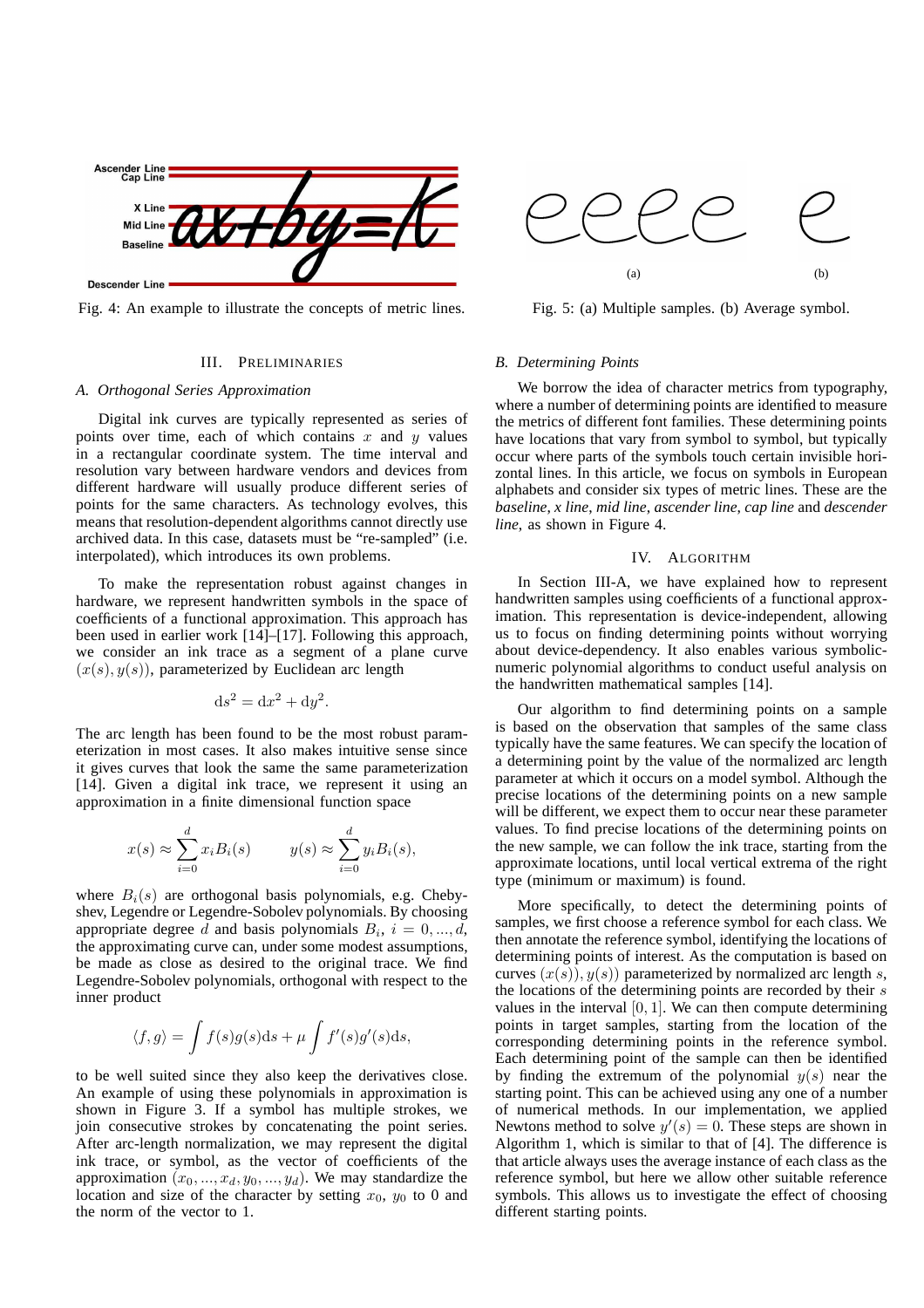# **Algorithm 1:** LocateDeterminingPoints

**Input** : A, the coefficient vector of a reference symbol.

 $D_A = [(s_1, T_1, K_1), \ldots (s_n, T_n, K_n)]$ , a vector of determining points. For each, the position is given as arc length  $s_i$  on the curve of A, the value  $T_i$  states which type of metric line is being defined, and the value  $K_i$  states whether the metric line is given by a local minimum or local maximum at  $y_A(s_i)$ .

S, the coefficient vector for the input sample whose determining points are to be found.

- **Output**:  $D_S = [(\ell_1, T_1, K_1), \ldots, (\ell_n, T_n, K_n)]$ , giving the locations,  $\ell_i$ , and types of the determining points of S.
- 1. Let  $x_A(s)$ ,  $y_A(s)$ ,  $x_S(s)$ ,  $y_S(s)$  be the coordinate functions of the symbols given by  $A$  and  $S$ .

```
2. for i \in 1..n do
```
**if**  $K_i = \text{max}$  **then**  $f \longleftarrow -y_S$ **if**  $K_i = min$  **then**  $f \leftarrow +y_S$ 

 $\ell_i \leftarrow s$  such that  $f(s)$  is minimized near  $s_i$ .

*Note this is the local minimum of a real univariate polynomial and any standard method may be used. For example, we use Newton's method to solve*  $f'(s) = 0$  with initial point  $s = s_i$ .

3. Return
$$
[(\ell_1, T_1, K_1), \ldots, (\ell_n, T_n, K_n)]
$$

## *A. The Reference Symbol*

We examine two types of reference symbols as the choice of starting point for the homotopy: the *average symbol* and the *nearest neighbour*.

*Average Symbol:* The functional representation of digital ink traces has the advantage that the curves become points in a linear space. It therefore makes sense to talk about the average of several points. Our first choice for reference symbol is the average symbol of a class, computed as  $C_{avg} = \sum_{i=1}^{n} C_i/n$ , where *n* is the number of the samples and  $C_i$  is the coefficient vector for the  $i^{th}$  sample. Note that this computed average is in general not actually one of the sample points. Figure  $5(a)$ shows a small set of samples provided by different writers and Figure 5(b) shows the average symbol.

Choosing the average symbol as the reference symbol for a class is an intuitive choice because presumably it has little deformation compared to other samples in the class. Moreover, it will lie within the convex hull of the set of points being averaged. Earlier work has shown [18] that, with this representation at relatively low approximation degree, the symbol classes are almost completely pairwise separable by single hyperplanes. We may therefore take the volume enclosed by the convex hull of points as being properly included within the class. Finally, the choice of average symbol is attractive in that only one symbol per class need be annotated.



Fig. 6: Failure example.



Fig. 7: Success in 5 steps.

*Nearest Neighbour:* Another choice of starting point for the homotopy is the nearest neighbour in the class of the new symbol. This has the advantage that it should resemble the new symbol more closely than the average symbol. We would therefore suspect this starting point might require fewer homotopy steps. This choice of starting point is not as simple as the average symbol, however, because all of the symbols in the database must be labelled with their determining points. For a database of any size, this is not something that can be done by hand.

## *B. Homotopy*

For those samples that are significantly different from the reference symbol, we use a numerical homotopy between the reference symbol and the target sample and trace the movement of the determining points. Because the classes are linearly separable in the function space a line from the reference symbol to the target sample lies entirely within the class. Dividing this line into several equal steps, we may apply Algorithm 1 at each step to follow the determining points through the homotopy. If  $C_{ref}$  is the reference symbol for the class and  $C_{targ}$  is the new sample target, then the line joining the two points in the function space is given by  $C(t) = (1 - t)C_{ref} + tC_{targ}$ , with  $t$  ranging from 0 to 1. The determining points should move smoothly as the character is deformed continuously by the homotopy. By taking discrete steps between the source and the target, we can choose a sequence of intermediary points with each consecutive pair close enough for Algorithm 1 to apply. Figure 6 shows an example where Algorithm 1 failed to identify one of the determining points when applied naively. However, when applied in a 5-step homotopy, it succeeds, as shown in Figure 7.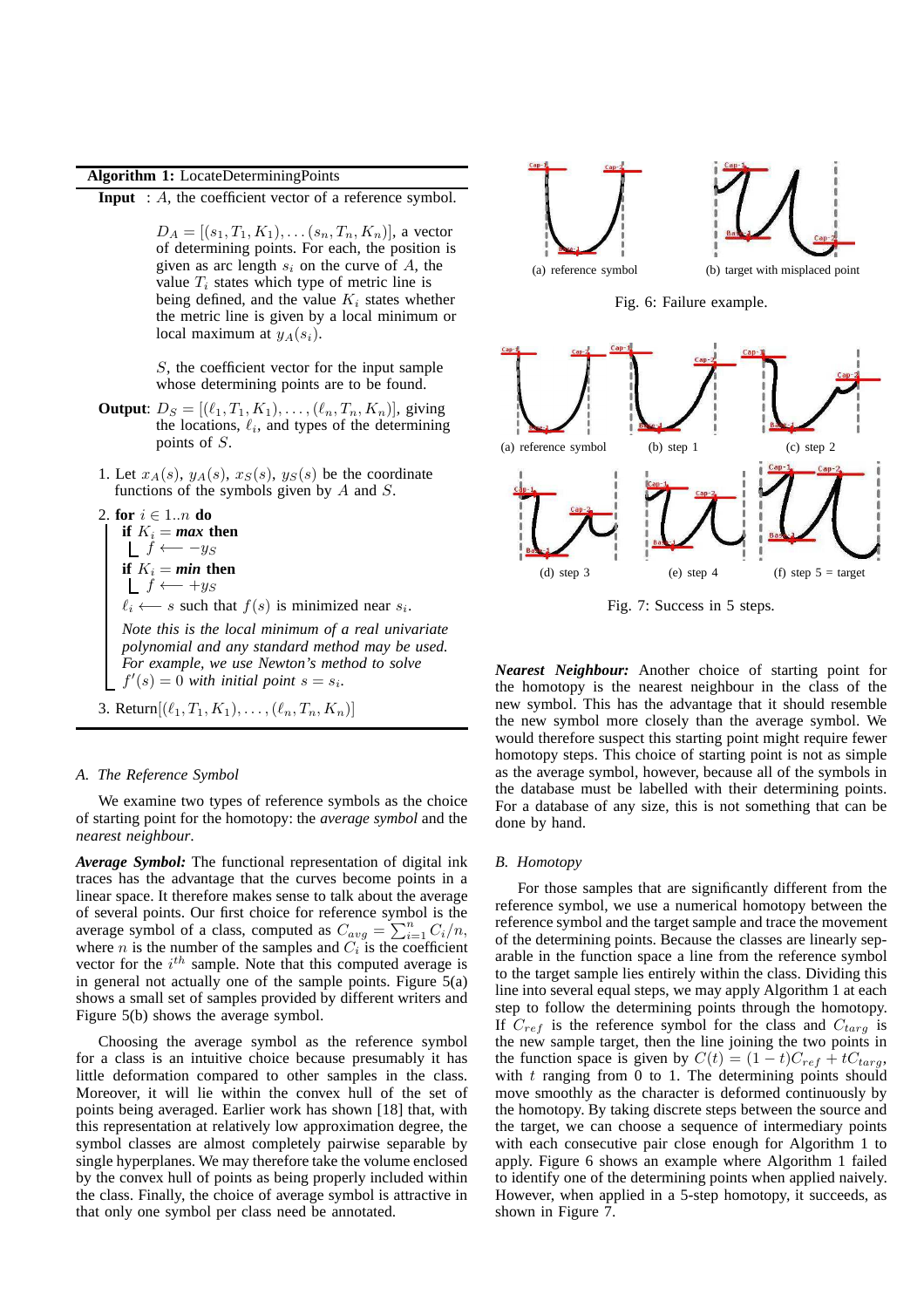

Fig. 8: Distance to **average symbol** *vs* the number of homotopy steps required.  $\Delta s = 0.02$ ,  $\Delta y = 1\%$ . The overall success rate was 99.57% (45,440 out of 45,637). Each distance interval in the dense area ( $r \leq 0.59$ ) contains 2800 samples while each interval in the sparse area ( $r > 0.59$ ) contains 1500 samples, except the last one, which contains 1340 samples.

## V. EXPERIMENTS AND RESULTS

To evaluate the characteristics of the homotopy methods, we have run tests with a moderately large dataset of handwritten mathematical characters. The dataset consisted of altogether 45,637 samples from 240 different symbol types. These samples included Latin and Greek letters, digits, operators, and other mathematical characters, collected from various writers. All of these samples had been classified in advance. As some equivalent symbols were written in different styles, such as completely different forms, different numbers of strokes, or strokes in different orders, the symbols were grouped in a total of 388 classes.

We started the experiments by computing the average symbol of each class, and manually annotating this average symbol with its determining points. We then used this information to try to find the corresponding determining points on all samples in the dataset. We applied a 4-step homotopy strategy as this had achieved a high success rate in earlier work [4] and required a reasonable amount of time to compute. Then we visually inspected the determining points in each of the samples and manually adjusted the few incorrect ones. This collection of samples with corrected determining points then served as the ground truth.

We then went back and tested the data by forgetting the determining point annotations and seeing how many steps it took to recover them. We adopted the average symbol and the nearest neighbour as the reference symbols in the experiments and evaluated the number of homotopy steps required, respectively. As the locations of determining points were recorded as locations given by the arc length parameter, we compared the values with the ground truth. If the difference was within a particular threshold  $\Delta s$ , we considered it to be correct. Note that this threshold may not work for all the



Fig. 9: Distance to **average symbol** *vs* the number of homotopy steps required.  $\Delta s = 0.02$ ,  $\Delta y = 3\%$ . The overall success rate was 99.63% (45,470 out of 45,637). Each distance interval in the dense area ( $r \leq 0.59$ ) contains 2800 samples while each interval in the sparse area  $(r > 0.59)$  contains 1500 samples, except the last one, which contains 1370 samples.

samples as different parameter values may result in the same height of metric lines. For example, given an upper case "T", any point located on the top bar can be used to determine the height of the cap line, but the difference in their parameter values may not fall into the threshold  $\Delta s$ . In such cases, we compared the normalized heights of the metric lines with the ground truth. We considered a result as correct if and only if the difference was within a particular threshold  $\Delta y$ .

We have investigated the relation between the distance to the reference point and the number of steps required under two homotopy strategies. The first strategy performs a homotopy from the average symbol. The second strategy uses a homotopy from the nearest neighbour with known determining points.

Figures 8 to 10 show, for different thresholds, the number of steps required to correctly identify the determining points using a homotopy from the average symbol. The figures show contours for the number of steps required to obtain certain success rates (90%, 95%, 99%) at varying distances to the reference symbol. Figures 11 and 12 show the results of similar experiments, but where the reference symbol was the nearest neighbour in the class.

This information may be used to tell how many steps are required to find the determining points in a new sample. After calculating the distance from the new sample to the average symbol, we can read off how many homotopy steps are required for the desired success rate.

Figure 8 shows the relation when the tolerances are  $\Delta s =$ 0.02 and  $\Delta y = 1\%$ . The overall success rate with no limit on the number of steps was 99.57% (45,440 out of 45,637 samples). We divided the set of samples into groups, based on distance intervals to the average symbol. The size of each interval depended on the density of samples at that distance.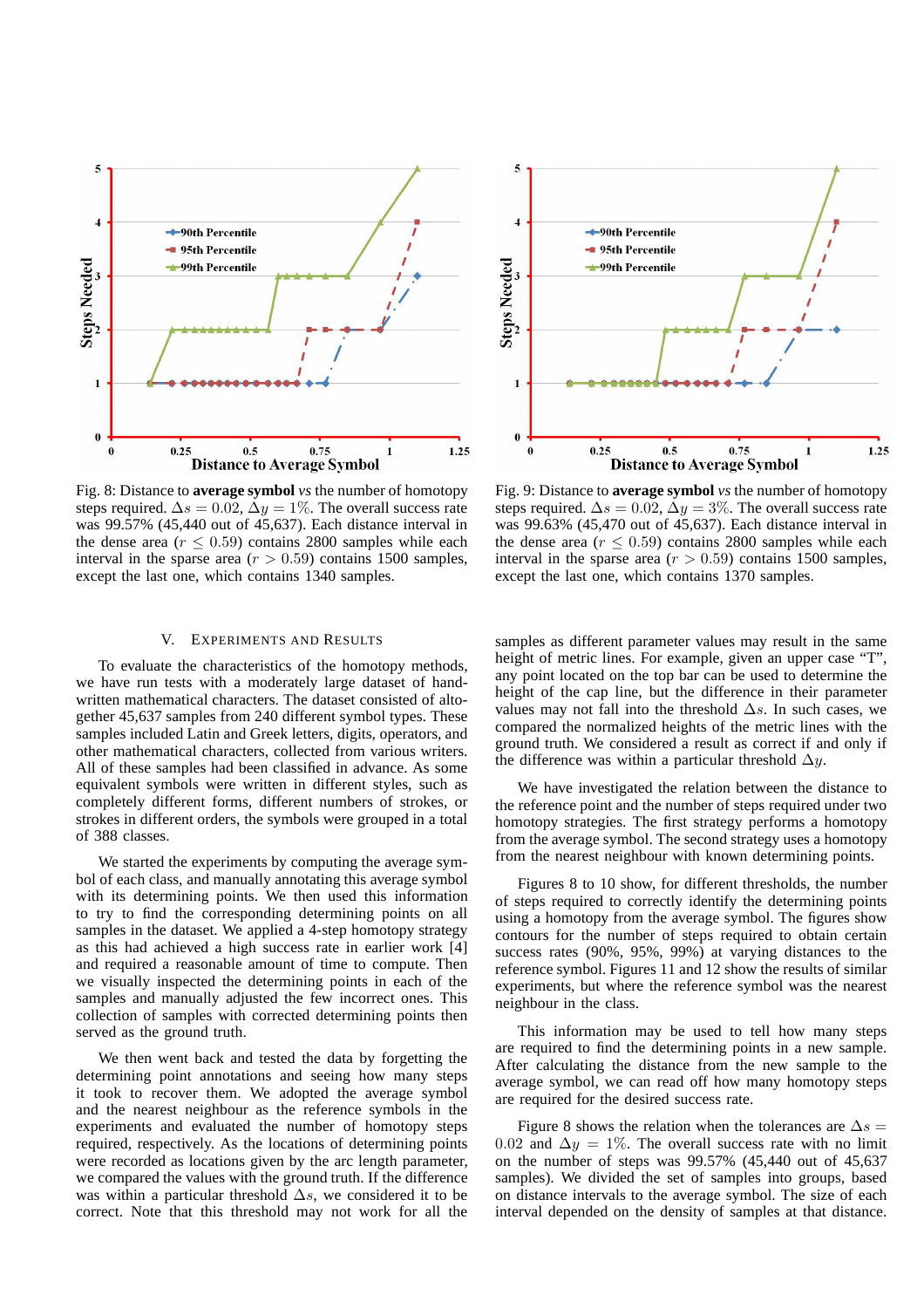

Fig. 10: Distance to **average symbol** *vs* the number of homotopy steps required.  $\Delta s = 0.02$ ,  $\Delta y = 7\%$ . The overall success rate is 99.69% (45,496 out of 45,637). Each distance interval in the dense area ( $r \leq 0.59$ ) contains 2800 samples while each interval in the sparse area  $(r > 0.59)$  contains 1500 samples, except the last one, which contains 1396 samples.

There were more samples near the average symbol. In this dense region ( $r \leq 0.59$ ) the intervals were chosen to contain 2800 samples each. In the sparse region, further from the average symbol  $(r > 0.59)$ , each interval contained 1500 samples, except the last one contained 1340 samples. For each interval we determined the  $90^{th}$ ,  $95^{th}$ , and  $99^{th}$  percentiles of the number of homotopy steps required to correctly identify the determining points. Given the number of samples in each interval, the margin of error is 2% at a confidence level of 95%. As shown in the graph, as the distance to the average symbol increases, the number of required steps to achieve the  $90^{th}$ ,  $95^{th}$ , and  $99^{th}$  percentiles increases. Figures 9 and 10 show the relation between the distance to the average symbol and the number of homotopy steps needed with larger  $\Delta y$ tolerances.

Figure 11 shows the relation between the distance to the nearest neighbour and the number of homotopy steps needed where  $\Delta s = 0.02$  and  $\Delta y = 1\%$ . The overall success rate was 98.86% (45,116 out of 45,637 samples). We divided the distances into a number of intervals, as before. In the dense area ( $r < 0.32$ ) the intervals were chosen to contain 2800 samples each. In the sparse area  $(r > 0.32)$ , each interval contained 1500 samples, except the last one, which contained 1016 samples. For each interval we determined the  $90^{th}$ ,  $95^{th}$ , and  $99<sup>th</sup>$  percentiles of the number of homotopy steps required. The margin of error is 2% at confidence level of 95%. As before, the number of required steps generally increased with the distance. Figure 12 shows the results when  $\Delta s = 0.02$ and  $\Delta y = 3\%$ . When  $\Delta s = 0.02$  and  $\Delta y = 7\%$ , the graph looks identical to Figure 12 except the overall success rate is 99.68% (45,490 out of 45,637). In that experiment, the last interval contained 1390 samples.

We have seen that with both types of reference symbol average and nearest neighbour—the number of required ho-



Fig. 11: Distance to **nearest neighbour** *vs* the number of homotopy steps required.  $\Delta s = 0.02$ ,  $\Delta y = 1\%$ . The overall success rate is 98.86% (45,116 out of 45,637). Each distance interval in the dense area ( $r \leq 0.32$ ) contains 2800 samples while each interval in the sparse area  $(r > 0.32)$  contains 1500 samples, except the last one, which contains 1016 samples.



Fig. 12: Distance to **nearest neighbour** *vs* the number of homotopy steps required.  $\Delta s = 0.02$ ,  $\Delta y = 3\%$ . The overall success rate is 99.45% (45,384 out of 45,637). Each distance interval in the dense area ( $r \leq 0.32$ ) contains 2800 samples while each interval in the sparse area  $(r > 0.32)$  contains 1500 samples, except the last one, which contains 1284 samples.

motopy steps increases with the distance. Comparing the results, we also see that for a given distance the number of required steps is about the same for both strategies. As is completely expected, the distance to the reference symbol is usually smaller when the nearest neighbour strategy is used. Therefore with nearest neighbour we have on average a smaller number of required steps. The tradeoff is that we must retain annotations for all symbols in the classifier, rather than just for the average symbol.